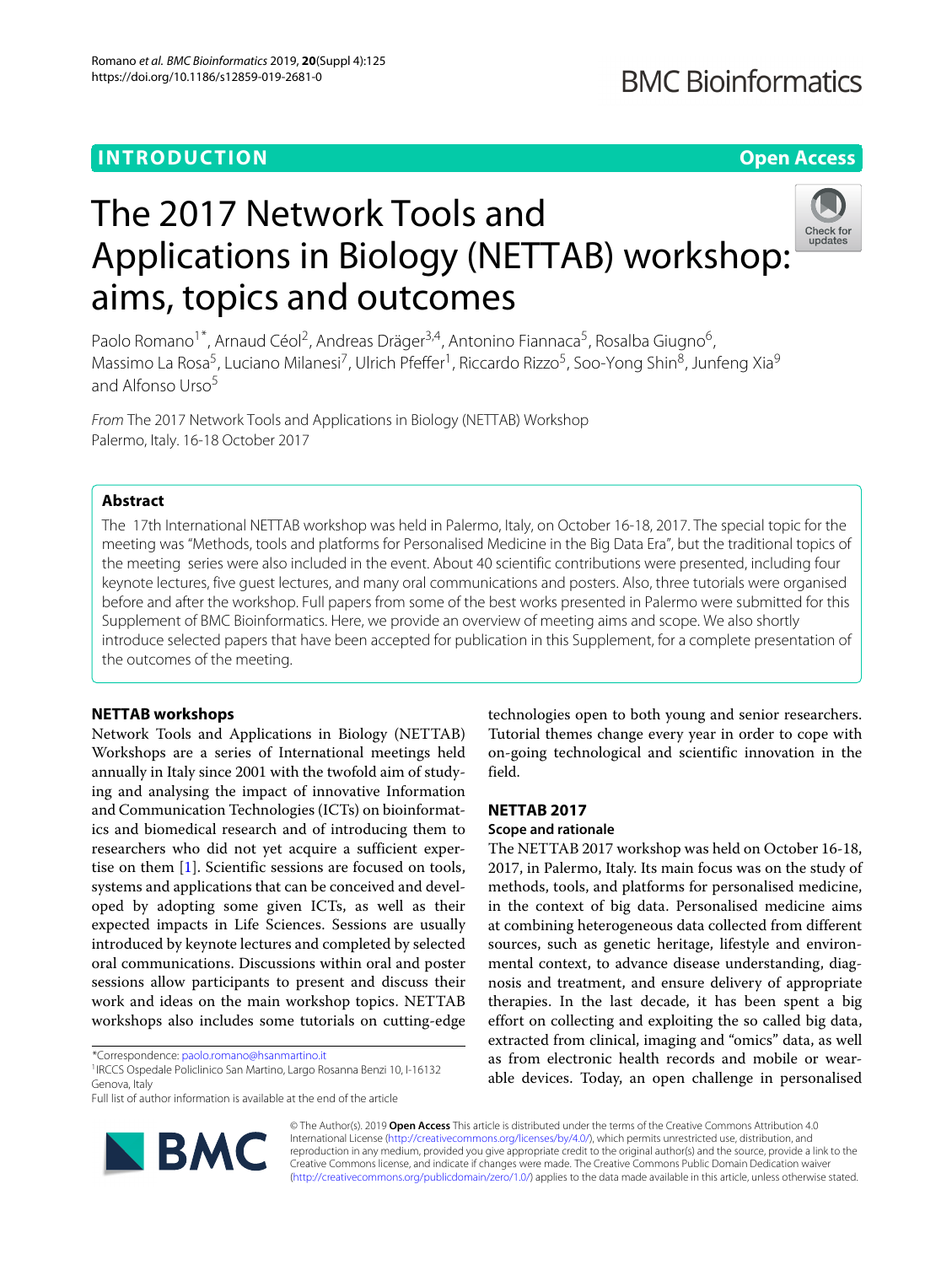medicine is going beyond limits given by some technical, ethical and political barriers, to ensure an efficient and reliable use of the big data in medical practice. Of course, development of new techniques for big data analysis and the introduction of platforms suitable for data integration, transformation and information sharing, represent the needed tools for defining personalised diagnostic, prognostic and therapeutics guidelines and models, that could be adopted to improve life-style, treatment and care of patients. The workshop gave to participants the opportunity of introducing and discussing new methods, theoretical approaches, algorithms, tools, and platforms, with specific reference to the special topics of the event as well as on many other bioinformatics topics, as from tradition of NETTAB previous events. For a full list of topics, see the meeting web site [\[2\]](#page-7-1).

#### **Scientific programme**

The programme included four keynote lectures, as well as five special guest lectures and 14 oral communications. Keynote lectures were given by Anita Grigoriadis, Winston Hide, Inna Kuperstein, and Alfonso Valencia with a clear emphasis on the main scientific topics of the meeting.

Anita Grigoriadis, currently at the Kings College, London, as lecturer in Cancer Bioinformatics, gave a talk on "Interoperability of clinical, pathological and omics data to execute personalised medicine". Translational research has seen an increasing trend towards omics techniques, imaging approaches, in combination with clinical and pathological data. These multifactorial data, both large in sample size and heterogeneous in context, needs to be integrated in a standardised, cost-effective, secure manner so that it can be utilised and searched by researchers and clinicians. In her talk, she presented solutions to support data management, the integration of digital microscopy and pathology, and illustrated the utility of R-shiny to make high-throughput data searchable.

Winston Hide is Professor of Computational Biology at University of Sheffield, UK. His keynote talk was titled "Making genomics Come true: How can we achieve real acceleration of genomics into medicine?". Genomic research is now rapidly moving from single human genomes to deca, centi and even milligenome projects. With more ways to compare gene variation against a background, comes new methods to select variants and genes for their potential in prediction and impact for a disease. Gene hunting is still very much a fashion and genes represent tempting targets for drug development. But the boundaries must be pushed to embrace the growing realisation that genes work in cohorts and it is the interaction of these cohorts that drive the disease phenotype. Identifying and targeting pathways and processes that drive disease is the new black. To action discovery,

ways must be addressed in which to benchmark selection of disease genes, pathways and processes. In turn we need to develop more efficient (read less ineffective) ways to select therapeutics that are likely to be acceptable for real health interventions. The talk presented how the author's group addresses these challenges through commoning for data sharing, provenance, reproducibility and workflows, benchmarks for assessment of approaches, standardisation for pathway activity, and integrative approaches to discovering the relationships between therapeutic target prioritisation, network topology, pathway interaction, genome variation, disease modelling and drug repurposing.

Inna Kuperstein is a scientist at Institut Curie in Paris, working on systems biology of cancer and other human diseases. Her keynote talk was titled "Atlas of Cancer Signaling Network and NaviCell: Systems Biology resources for studying cancer biology". Studying reciprocal regulations between cancer-related pathways is essential for understanding signaling rewiring during cancer evolution and in response to treatments. With this aim the Atlas of Cancer Signaling Network (ACSN) has been constructed, a resource of cancer signaling maps and tools with interactive web-based environment for navigation, curation and data visualisation. The integrated NaviCell web-based tool box allows to import and visualize heterogeneous omics data on top of the ACSN maps and to perform functional analysis of the maps. The talk presented that the analysis of multi-omics data together with cell signaling information helps finding personalised treatments. Moreover, has been shown how epithelial to mesenchymal transition (EMT) signaling network from the ACSN collection has been used for finding metastasis inducers in colon cancer through network analysis. The structural analysis of EMT signaling network allowed highlighting the network organisation principles and complexity reduction up to core regulatory routes. Using the reduced network single and double mutants for achieving the metastasis phenotype have been modelled, and a prediction of a combination of p53 knock-out and overexpression of Notch would induce metastasis and suggested the molecular mechanism. This prediction lead to generation of colon cancer mice model with metastases in distant organs.

Alfonso Valencia is the Director of Life Sciences Department at the Barcelona Supercomputing Center. He is also the director of the Spanish National Bioinformatics Institute (INB-ISCIII). His keynote talk was titled "Disease Comorbidities and network based approaches". The talk described new computational approaches to deal with inverse and direct cancer comorbidity in people with other complex diseases, as Alzheimer, Parkinson, autism, multiple sclerosis and type II diabetes.

The first guest lecture was given by Raffaele Giancarlo, Professor at the University of Palermo, Italy, who talked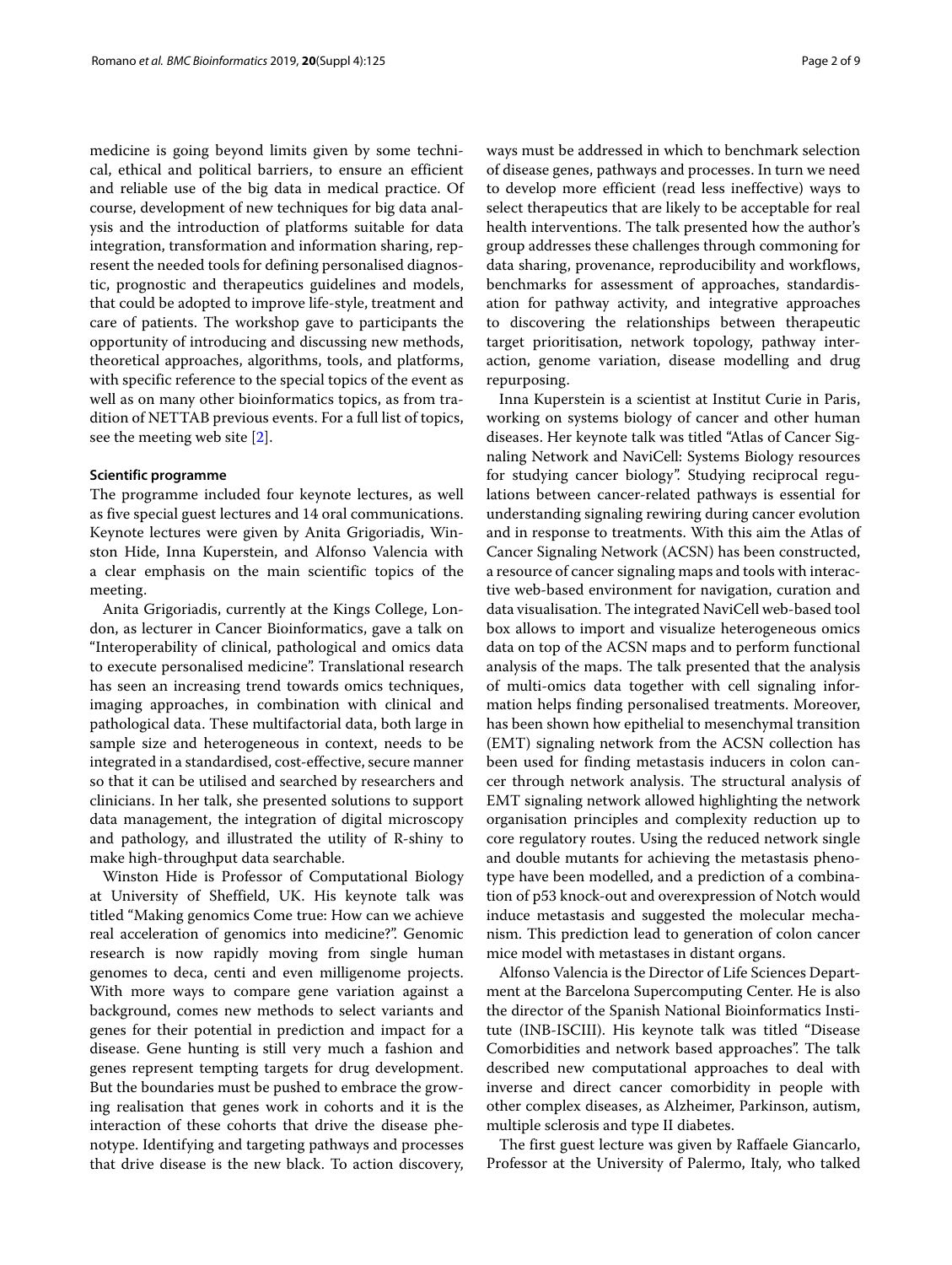about "Getting Beyond Proof of Principle for Big Data Technologies in Bioinformatics: MapReduce Algorithmic, Programming and Architectural issues". In his talk, he illustrated a scenario where a transition from the old High Performance Computing (HPC) in Bioinformatics paradigm to the new one of Cloud Computing, is achieved by using the MapReduce programming paradigm, which is in turn supported by Hadoop and Spark Middleware.

The second guest lecture was done by Francis Ouellette, Genome Quebec, Canada. In his talk, titled "Open Data is Essential for Personalised Medicine", he gave an overview about the strategic issue of the Open Data for Personalised Medicine, with a particular focus on the use of Open Data in genomics, describing several scientific initiatives developed in Canada.

The third guest lecture lecture was given by Alexander Kel, GeneXplain, Germany. The talk, titled "Walking pathways in cancer", discussed the evolutional advantages of the structural plasticity of gene regulatory networks as well as the high price such systems have to pay for this plasticity, for terrible diseases such as cancer. Often the non-reversible structural changes of the regulatory networks due to an epigenomic evolution of genome regulatory regions cause transformations in the system switching the normal state into a disease state. Such structural network changes are called walking pathways. The analysis of this phenomenon helps us to understand the mechanisms of molecular switches (e.g., between programs of cell death and programs of cell survival) and to identify prospective drug targets to treat cancer.

The fourth guest lecture, titled "Big data and cognitive computing in healthcare: weathering the perfect storm", was done by Matthias Reumann, IBM Research, Zurich, Switzerland. The talk discussed, from an industrial perspective, the convergence of data analytics, sophisticated modelling approaches and cognitive computing to solve the big data challenges in healthcare and life sciences. In this context cognitive computing is a promising path to make the analytical results transparent and the power of big data can only be unleashed by embracing new approaches in data-driven analysis within a cognitive computing environment. This creates a holistic view that places big data analytics into the context of the accumulated knowledge of the scientific community.

The last guest lecture was given by Luana Licata, ELIXIR-IIB, Italy. The lecture, titled "ELIXIR-IIB: the Italian Infrastructure for Bioinformatics: a growing support to national and international research in life sciences", gave an overview on the ELIXIR Italian node and infrastructure for bioinformatics. The node is coordinated by the National Research Council and currently includes 17 centers of excellence among which are research institutes, universities and technological institutions. The infrastructure supports the exchange and development of skills,

and the integration of publicly available and internationally recognised Italian bioinformatics resources within the European infrastructure.

#### **Tutorials**

Three tutorials were held before and after the workshop. Two of them were held in parallel on October 16 morning.

The first tutorial was offered by INdAM GNCS Project: "Efficient Algorithms and Techniques for the Organization, Management and Analysis of Biological Big Data". The tutorial, titled "An introductory tour on Big Data, Big Data technologies, and Big Data applications in Biology and Medicine", was given by Simona Rombo, University of Palermo, Italy. The tutorial aimed at providing an overview of the Big Data technologies, by specifying some technical aspects and by illustrating how these technologies may be applied in the bioinformatics/biomedical context. It first focused on introducing the audience to the notion of Big Data. Then the Map-Reduce paradigm was explained, by also discussing how it has been implemented on the Apache Hadoop and Spark frameworks. Moreover, the two frameworks were compared in terms of their advantages and drawbacks, by explaining when each of them is more suitable to be applied than the other one. The second part of the tutorial, explained why the relational model cannot be applied for database design in the Big Data era, and the notion of NoSQL databases was illustrated as well as some of the most famous examples, such as Cassandra, MongoDB, HBase, etc.. Finally, some applications of Big Data technologies in the context of Biology and Medicine was shown.

The second tutorial was offered by the CNR InterOmics Flagship project. The tutorial, titled "Biological networkbased analysis of omics for precision medicine: overview, interaction databases and network diffusion approaches", was given by Ettore Mosca, Institute of Biomedical Technologies, National Research Council of Italy, Milan, Italy. The tutorial illustrated how the known molecular interactions can be useful in the interpretation of "omics" data for precision medicine, with a main focus on data referable to genes. The first part introduced broad objectives and principles of biological network-based analyses of "omics" data. Then, an overview of the state-of-the art of current datasets from which networks can be defined was given, also in term of their completeness in relation to the coverage of high-throughput technologies and the issues in mapping "omics" data to biological networks. The second part focused on network diffusion-based approaches and illustrated how the principles behind this class of methods have been recently applied to several problems, including patient stratification and gene module extraction. Throughout the tutorial, benefits, limitations and open issues in the field of network-based analysis were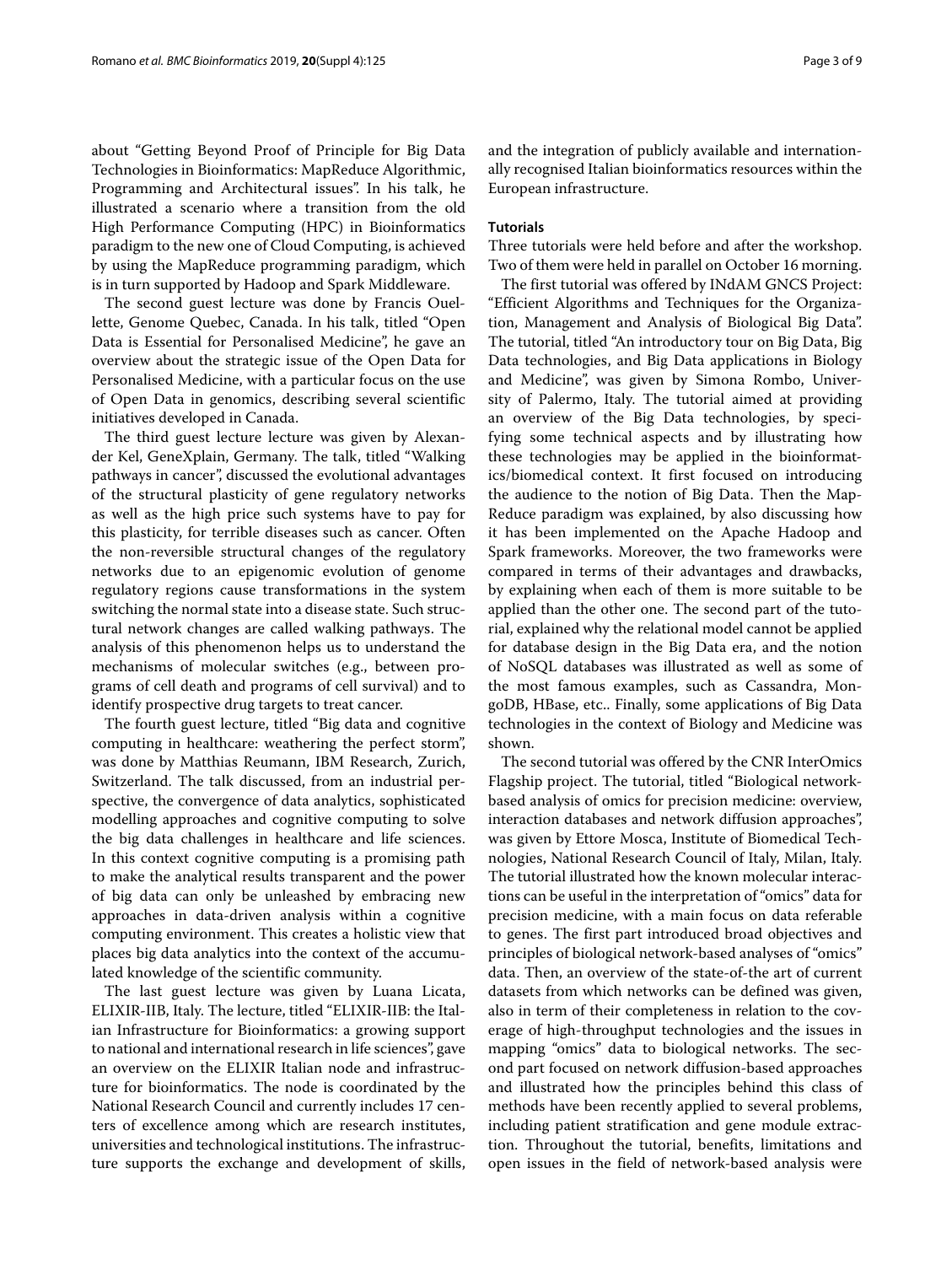underlined, including also software availability and computational cost.

The last tutorial was offered by ELIXIR-IIB. The tutorial, titled "Biological Networks: data analysis, visualisation and medical application", was given by Inna Kuperstein, Institute Curie, Paris, France, Alberto Calderone and Luana Licata, ELIXIR-IIB, Italy. The goal of this tutorial was to provide an overview on network construction, data analysis and modelling in bio-medical research. The participants were introduced to molecular and causal interactions field, how these data are curated and which are the international standards and the ontologies adopted to describe these data. A large number of resources and methodologies were introduced. Hands-on sessions were provided where participants were asked to analyse a dataset in the context of network analysis and modelling. Moreover, available methods and resources for integrated analysis and visualisation of different multi-omics data were also shown. Participants developed an understanding not only on static networks but also on discrete and continuous dynamical networks. They also understood how to simulate basic systems in order to derive meaningful information related to cancer.

#### **Introduction to selected papers Selection of best papers**

Fifteen full papers were selected for publication in this Supplement after the workshop. The Guest Editors of the Supplement, Paolo Romano and Alfonso Urso, selected an Editorial Board by paying attention that topics of submitted manuscripts were properly covered.The Editorial Board included the following Associated Editors:

- Ludmil Alexandrov, University of California San Diego, USA
- Arnaud Céol, European Institute of Oncology IRCCS, Milan, Italy
- Andreas Dräger, Center for Bioinformatics Tübingen (ZBIT) and University of Tübingen, Germany
- Antonino Fiannaca, ICAR-CNR, Palermo, Italy
- Rosalba Giugno, University of Verona, Italy
- Massimo La Rosa, ICAR-CNR, Palermo, Italy
- Frédérique Lisacek, Swiss Institute of Bioinformatics, Switzerland
- Donato Malerba, University of Bari "Aldo Moro", Italy
- Luciano Milanesi, ITB-CNR, Segrate (MI), Italy
- Riccardo Rizzo, ICAR-CNR, Palermo, Italy
- Paolo Romano, IRCCS Ospedale Policlinico San Martino, Genoa, Italy
- Soo-Yong Shin, Sungkyunkwan University, South Korea
- Andrea Splendiani, Novartis, Basel, Switzerland
- Alfonso Urso, ICAR-CNR, Palermo, Italy
- Wen Zhang, Icahn School of Medicine at Mount Sinai, New York, USA
- Junfeng Xia, Anhui University, China.

Associated Editors managed the reviewing process for one manuscript, which was assigned to one of them according to his/her expertise. Two or more referees were selected for each submission: 49 referees were involved overall. Authors were invited to submit an improved version of their manuscript after the reviews were collected. Associated Editors made the final recommendation for each manuscript and, at the end of this process, fifteen papers out of the eighteen submitted were accepted and included in this Supplement.

#### **Brief description of selected best papers**

Network maps are *de facto* tools to understand the cell organisation [\[3,](#page-7-2) [4\]](#page-7-3). But the study of individual networks is yet limited. Supporting evidence for the effect of alterations and perturbations of the system can be revealed by looking at the interplay between different kinds of networks. To illustrate this, Sompairac et al. [\[5\]](#page-7-4) have integrated three maps (two signalling and one metabolic): the Atlas of Cancer Signalling Network [\[6\]](#page-7-5) and Recon-Map [\[7\]](#page-7-6), a human metabolic network. Some findings were expected, like the presence of modules related to mitochondria metabolism and apoptosis, but other ones suggest novel insights on cancer progression, such as, among others, the identification of modules related to metabolism and invasion progress, pointing to an active role of the metabolism in the migration of cancer cells. In this article, what may surprise the reader is how much work is still required to make two maps talk together. In the last decades, the management of biological data has been leveraged by the development of numerous standards for data representation and exchange [\[8\]](#page-7-7), and their adoption by versatile tools (see for instance [\[9\]](#page-7-8)). More recently, the FAIR principles have been proposed, which promotes the Interoperability and the Reusability of data [\[10\]](#page-7-9). Despite all those efforts, the authors still needed to manage several programs, map identifiers from different source databases, and extract and convert numerous file formats. Thankfully, the resulting ACSN-ReconMap 2.0 map (which integrates signaling and metabolic networks) has been released and can be interrogated on the NaviCell platform [\[11\]](#page-7-10), a web application that allows to explore large biological networks. The maps in NaviCell are static, therefore regions can be graphically isolated and easily visualised, to delimit for instance signaling pathways. The signaling and the metabolic networks from the ACSN-ReconMap are displayed on two different maps, but the authors made it easy to navigate from one to the other. This elegant implementation relies on the usage of "Google maps" features to identify one or more proteins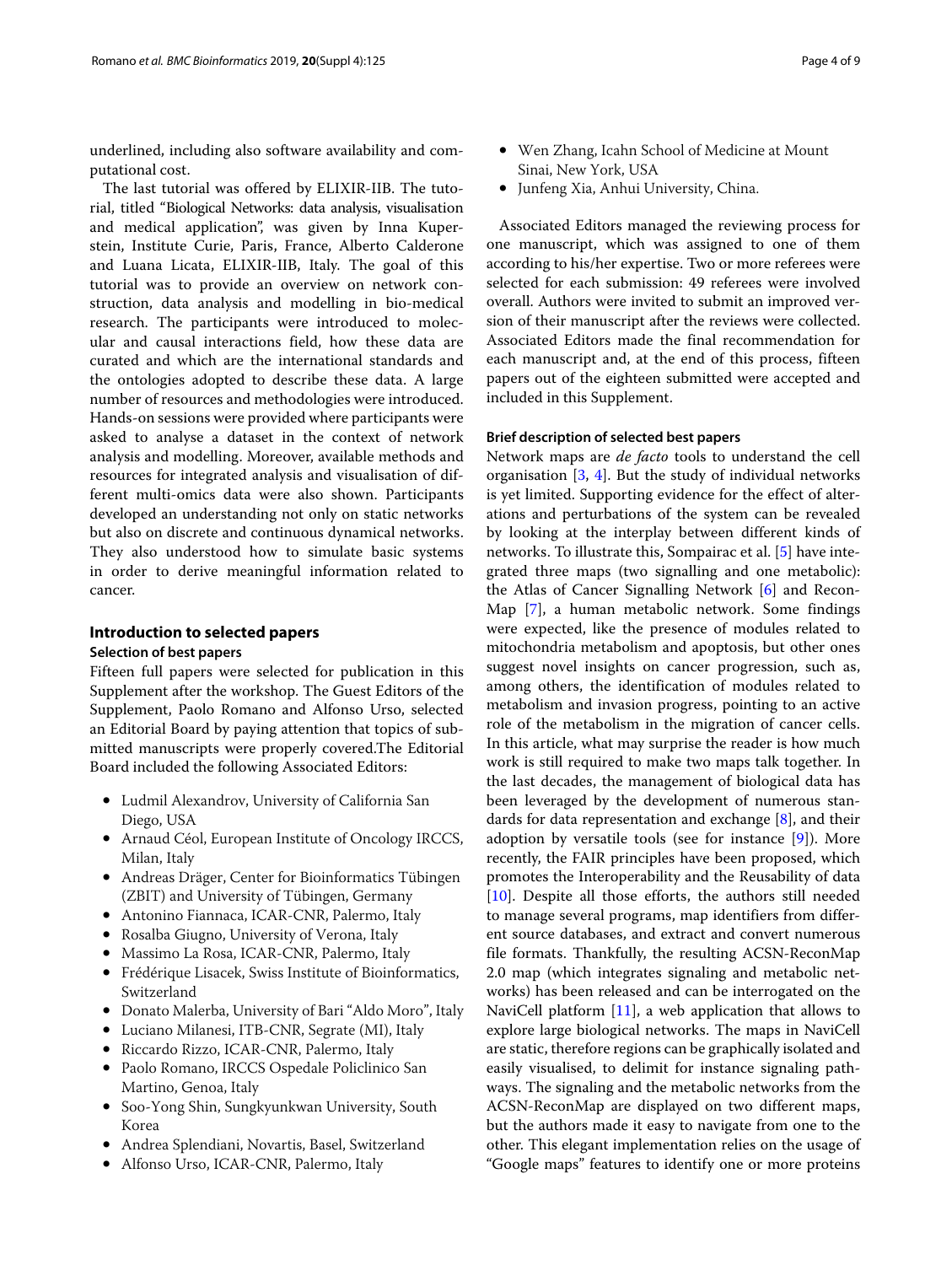on the map, zoom in or out, and offer links to the other map if the protein is available in both. This will be a valuable tool to identify disease related alterations that perturb the signaling metabolism cross-talk.

The paper "RIP-Chip analysis supports different roles for AGO2 and GW182 proteins in recruiting and processing microRNA targets" [\[12\]](#page-7-11), by Perconti et al., analyses the role of the AGO2 and GW182 RISC proteins in miRNA regulatory activity on the MCF-7 human breast cancer cell line, combining the result of immunoprecipitation experiments, miRNA-target prediction databases and a machine learning algorithm. Authors suggest different features to distinguish between enriched and underrepresented genes in miRNA machinery when AGO2 or GW182 are taken into consideration. Furthermore, they point out that shorter mRNAs are most likely processed in ways that lead to degradation, whereas longer mRNAs tend to be stored in GW/P bodies.

Next Generation Sequencing techniques (NGS) strongly impacted biological studies and are widely used in life sciences. However, NGS results can be affected by many artifacts which can impact the quality of the input data and compromise the downstream analysis. These artifacts can have a wide range of causes, and one of them is contamination from known or unknown species, other than the sequencing target  $[13]$ . Sangiovanni et al.  $[14]$ started to address this problem by developing the first version of DecontaMiner tool in 2016; the tool allows the researchers to identify and study the sources of contamination. DecontaMiner can also be used as a filtering tool to remove low quality and non-human reads. In this new study, the authors started with a background analysis focused on the upstream and downstream contamination organisms, as reported in  $[15-17]$  $[15-17]$ . They also deeply analysed the other available tools for the detection of pathogens in sequencing data and studied their integration in NGS pipeline. From this analysis, the authors developed the idea of a tool that can combine the advantage of a simple integration with the processing pipeline, the configuration flexibility, and the effectiveness of the filtering action. For this reason, the original tool was upgraded to allow the user to run all the steps of the processing pipeline separately, and this also allows to fine tune all the processing parameters. Moreover, the authors conducted an in-depth analysis of the performances of DecontaMiner by comparing it with two available similar systems, namely TruePure and FastQScreen, showing its effectiveness regarding precision and recall, and highlighting the advantage of the proposed system.

Multiple studies have suggested obesity as a potential risk factor for postmenopausal breast cancer  $[18-21]$  $[18-21]$ . Driven by the aim to elucidate this association, Granata et al. [\[22\]](#page-7-18) developed a method to identify significant deviations of critical metabolic reactions between lean and obese breast cancer patients using a systems biology approach. To this end, the authors integrate "transcriptomic data in a genome-scale metabolic model" of human adipocytes. This technique is used to analyse gene expression data in the context of a metabolic network, aiming to investigate the genetic causes of the observed metabolic phenotype. First, the authors gathered all necessary information from literature: a transcriptomic data set for the two subject groups, obese and lean postmenopausal Luminal-A breast cancer patients, and a cell-type specific model iAdipocytes1809 [\[23\]](#page-8-0) of human adipocytes. Next, the fundamental idea of the work was to apply the algorithm by Lee et al. [\[24\]](#page-8-1) to generate testable hypotheses by simulating the obtained constraint-based model. In contrast to so-called biased simulation methods, Lee's algorithm has the advantage not to require any specific target function to maximise the "correlation between experimentally measured absolute gene expression data and predicted internal reaction fluxes" [\[24\]](#page-8-1). With their implementation of Lee's approach, the authors were able to compare the model output to their gathered gene expression values using COBRA Toolbox 3.0 [\[25\]](#page-8-2). A comparison of the results of regular flux balance analysis to Lee's method and experimental data (the production rates of non-esterified fatty acids) confirmed the reliability of their approach and led to the identification of five differentially expressed genes showing a significant association with specific functions in the breast cancer phenotype. By dividing each of their cohort of obese and lean patients into two subgroups before and after ingestion and calculating singular flux distributions, the authors could identify remarkable changes of flux directionality in solute transport reactions. The Cytoscape  $[26]$  app DyNet  $[27]$ , made it then possible to visually analyse significantly changed activity patterns of the network topology for all four patient groups. The results showed that both lean networks possess higher reaction counts and higher connectivity of their nodes but with higher diversity compared to the obese versions. DyNet uses a rewiring metric, called Dn-score, to rank the variability of connections between metabolites via reactions. This Dn-score ranking identified that amino acid transport reactions are most different between the two patient groups. However, when applying the ranking on genes instead of reactions, the top 50 genes were annotated with functions in metabolism of fatty acid, amino acid, glutathione, and oxidative stress. Summarising, Granata et al. demonstrate how the combination of an unbiased algorithm for simulating genome-scale metabolic networks and a large variety of analysis methods can be used to determine the metabolic effect of obesity on the formation of Luminal-A breast cancer. Their work demonstrates a method to characterise Next Generation Sequencing data in a systemic context. This work could be beneficial for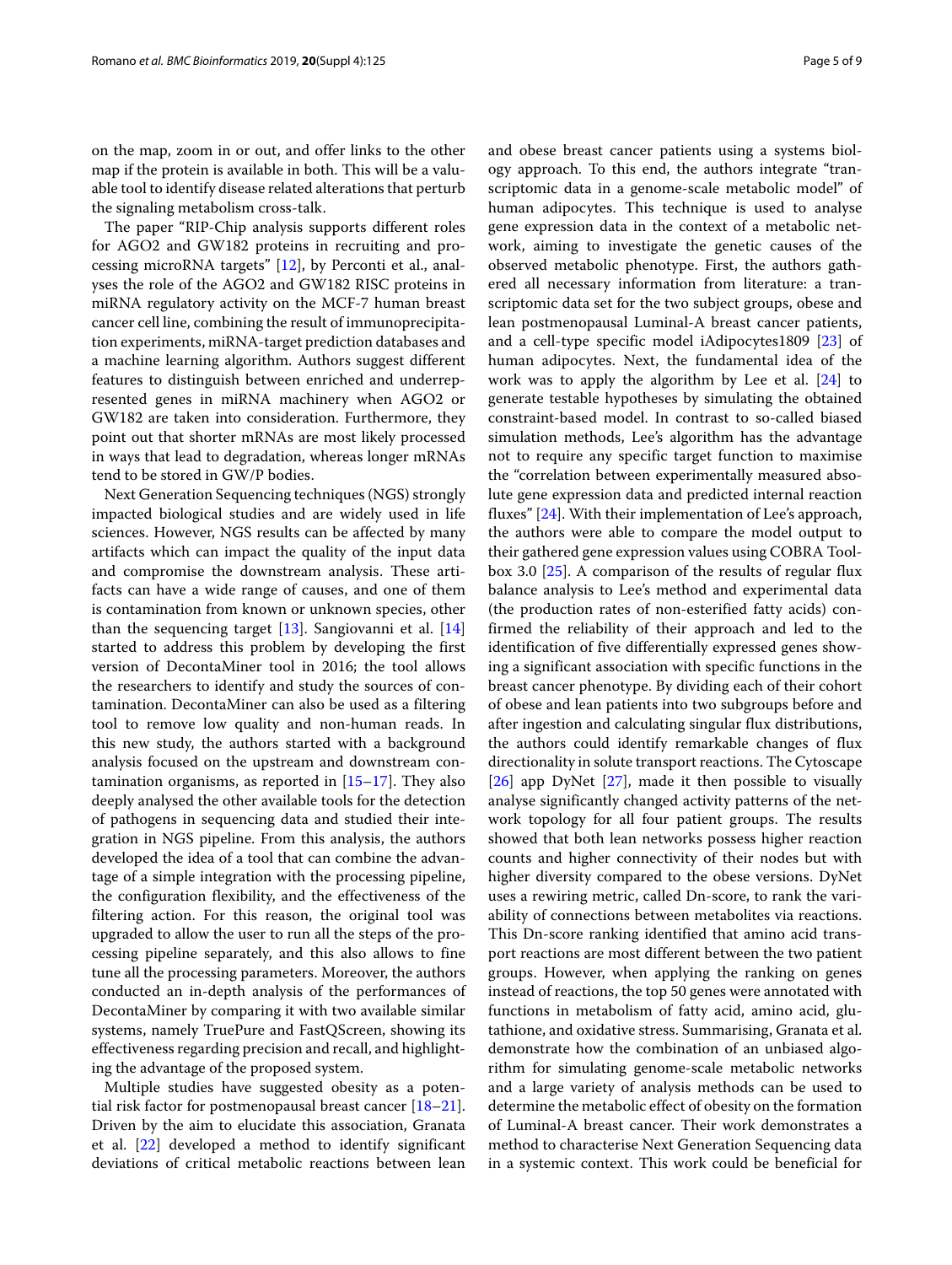interpreting gene expression states in conjunction with metabolic states.

In the paper "Greedy de novo motif discovery to construct motif repositories for bacterial proteomes" [\[28\]](#page-8-5), Khakzad et al., identified motifs in bacterial protein families through a greedy *de novo* approach combining available tools from the MEME suite [\[29\]](#page-8-6). They show the utility of such approach constructing a proteome-wide motif repository for Group A streptococcus (GAS) opening to the applicability of the method to all major human pathogens. They hypothesised that the method can identify functionally essential motifs involved in protein interactions. They highlighted results by working on proteins subjected to the host's immune system which are under a strong evolutionary pressure. As proof of concept they show that M protein, which binds several plasma proteins, has indeed a motif with different conformations in several GAS strains.

The paper titled "Walking pathways with positive feedback loops reveal DNA methylation biomarkers of colorectal cancer" [\[30\]](#page-8-7), by Kel et al., proposes a new bioinformatic method based on the modification of the masterregulator search algorithm [\[31\]](#page-8-8) to search for "Walking Pathways", i.e. for potential rewiring mechanisms in cancer pathways due to dynamic changes in the DNA methylation status of important gene regulatory regions. This methodology has been successfully used to find potential causal relationships between epigenetic changes (DNA methylations) in gene regulatory regions during cancer development that affect transcription factor binding sites (TFBS) and gene expression changes. The authors apply this methodology for bio-marker discovery in patients with colorectal cancer. This work performs a detailed multi-omics analysis of large volumes of RNA-seq and DNA methylation data, primarily generated by the SysCol project and published in previous publication [\[32\]](#page-8-9).

If cancer is mainly due to bad luck [\[33\]](#page-8-10) its probability is certainly influenced by external conditions such as exposure to carcinogens, life style and diet, factors already well known for example for breast cancer [\[34\]](#page-8-11). Etiological factors like the ultra violet component of sunlight for melanoma [\[35\]](#page-8-12) contribute to cancer risk and leave a characteristic foot print in the tumor cell DNA by provoking specific mutational patterns. It has been known for a long time that  $C \rightarrow T$  transitions are induced by UV-light in melanoma, prevalently at dipyrimidine sites (mostly CC) but only recently, the analysis of mutation patterns has been extended to all cancers. Two methods to classify mutation patterns have been developed considering either 96 [\[36\]](#page-8-13) or 14 [\[37\]](#page-8-14) combinations. The frequency of the single mutational contexts can be combined into a "signature" that is characteristic for different types of cancers and likely linked to etiological factors like UVirradiation, cigarette smoke or age-related deamination of 5-methylcytosine. And this is exactly why we should care for mutational signatures: they can help to link etiological factors to orphan signatures and to identify external and endogenous factors that contribute to the development of specific cancers, a knowledge that could help to design prevention strategies. In addition, subclassifications of tumors according to their mutational signatures should be possible. In times of massive parallel sequencing, the analysis of mutational signatures will yield more and more insight by adding ever more tumor exome or whole genome sequences. Therefore the contribution of Krüger and Piro [\[38\]](#page-8-15), titled "decompTumor2Sig: Identification of mutational signatures active in individual tumors", who report on a simplified bioinformatic procedure to analyse mutational signatures is highly welcome, also because it considers the two approaches developed by Alexandrov et al. [\[36\]](#page-8-13) and Shirashi et al. [\[37\]](#page-8-14), the latter of which has so far obtained less attention.

Comparing RNA secondary structures is currently only possible for structures that do not include pseudoknots. In their paper "An algebraic language for RNA pseudoknots comparison"[\[39\]](#page-8-16), Quadrini et al. introduce an unambiguous algebraic language for the representation of RNA secondary structures with arbitrary pseudoknots. The language grammar includes special operators for concatenation, nesting and crossing. By leveraging from this language, any RNA structure can be represented by a unique tree that can then be compared with any other RNA tree by means of a purpose similarity measure; this can be derived from existing methods for tree alignment. The actual implementation of comparison algorithms and tools is only planned at the moment.

Gilbert et al. [\[40\]](#page-8-17), in the paper "Spatial quorum sensing modelling using coloured hybrid Petri nets and simulative model checking", introduce a computational models for simulating the quoring sensing mechanism responsible for the production of biofilm in bacteria. Quoring sensing is a communication mechanism based on a process of stimulus and response correlated to population density of bacteria. This process, activated by a signalling molecule called autoinducer, causes, among the others effects, the production of biofilm, which, in turn, can act as a physical protection against antibiotics. The proposed model, based on coloured Petri nets, has been developed and validated, and the results confirm the expected behaviour, that is biofilm formation is related to bacterial density, increasing its volume in high populated areas.

Haplotypes have a crucial role in fully characterizing the genome of individuals for disease diagnosis or association studies. However, constructing full diploid sequences is known as NP-hard problem [\[41\]](#page-8-18). Lots of approaches such as rule-based approach, expectation-maximisation, Bayesian methods, hidden Markov models, and evolutionary computation, have been proposed to construct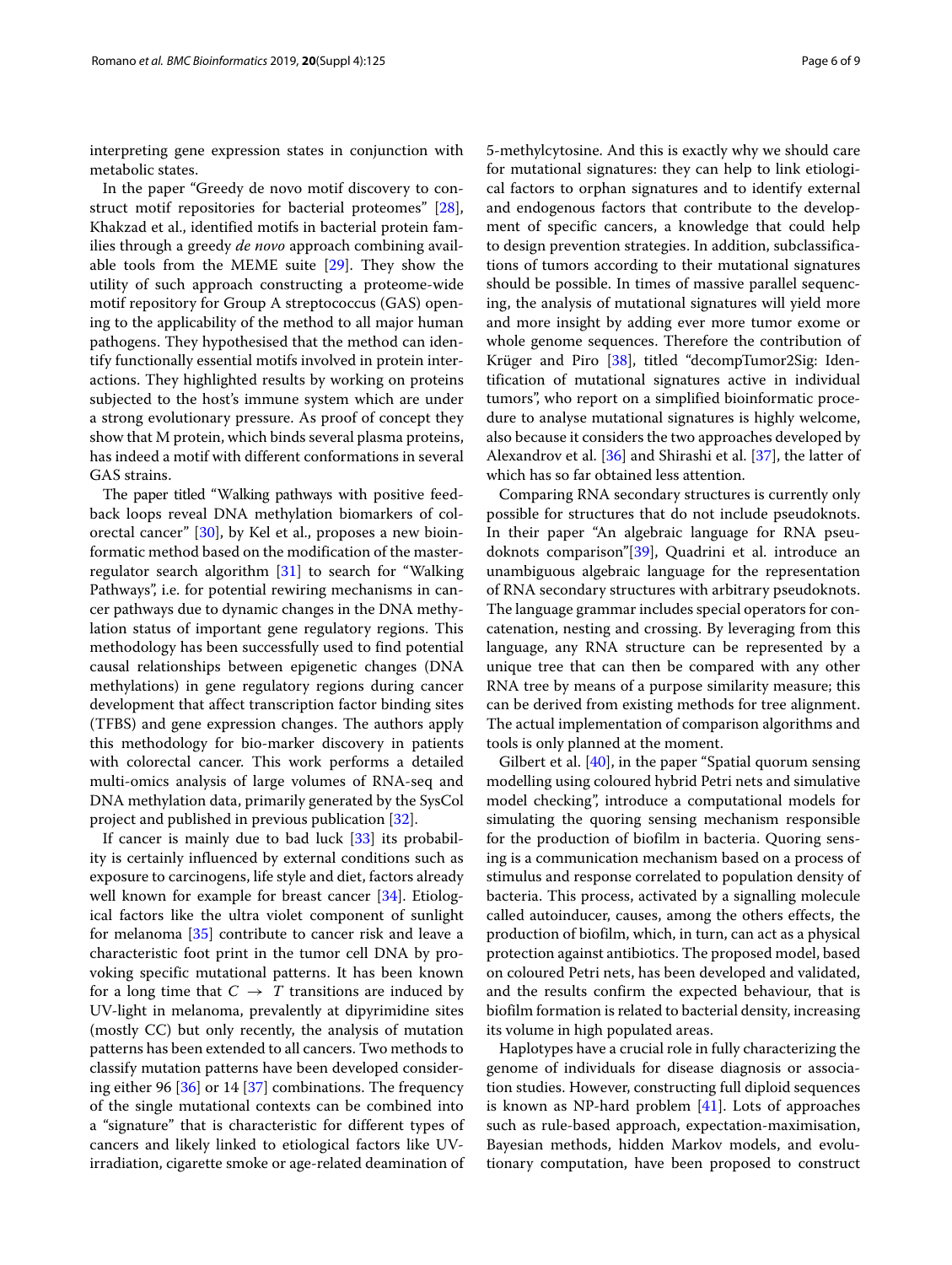diploid sequences (known as haplotype assembly) [\[42\]](#page-8-19). The paper "GenHap: A NovelComputational Method Based on Genetic Algorithms for Haplotype Assembly" [\[43\]](#page-8-20), by Tangherloni et al., implements GenHap based on genetic algorithms which have proven to effectively search practical solution for NP-hard problem. They formulated haplotype assembly as a weighted minimum correction problem. Though the weak point of genetic algorithm approach is that they require a lot of computational time, the proposed GenHap demonstrated shorter computational times compared to the previous method.

Amyotrophic lateral sclerosis (ALS) is a severe neurodegenerative disease with a life expectancy from three to five years. Diagnosis and prognosis for individual ALS patients is challenging due to the extreme variability of symptoms and impairment levels. As a consequence, stratification of patients into meaningful subgroups is also difficult. In their work "A Dynamic Bayesian Network model for the simulation of Amyotrophic Lateral Sclerosis progression"[\[44\]](#page-8-21), Zandonà et al. demonstrate the potential of Dynamic Bayesian Networks (DBNs) in this context. Starting from the Pooled Resource Open-Access ALS Clinical Trials Database (PRO-ACT)[\[45\]](#page-8-22), they developed a DBN model including 4,500 ALS patients. The model was used to calculate probabilistic relationships among clinical variables, to identify risk factors and to simulate the evolution of an ALS cohort and predict survival and time to impairment of vital functions. A first attempt to stratify patients by risk factors and simulate the progression of ALS subgroups was also carried out. The authors demonstrate that the adoption of DBNs can indeed allow the analysis of relationships among clinical variables, support the stratification of patients and lead to the achievement of relevant new insights.

One the aspects that are relevant to personalised medicine is the drug response variability among individuals. Such variability is influenced by a variety of factors (e.g.: age, nutrition, health status, environmental factors) but a key role is played by genetics. Pharmacogenomics builds on the comprehensiveness of genomics measurements to identify relations between genetic variations and drug response  $[46, 47]$  $[46, 47]$  $[46, 47]$ . Pharmacogenomics information is typically made available in the scientific literature and is in turn curated and organized in specialised databases (e.g.: Pharmagkb [\[48\]](#page-8-25)). As we move toward more personalised and data-centric approaches in medicine, there is a rising need to integrate such information, across multiple sources, in an agile way. Evidence or putative evidence of pharmacogenomics interactions may in fact come from direct Electronic Health Record (EHR) analysis. Given the increasing availability of genomic testing and patient-centric health platforms, even more sources of such information may arise. Monnin et al. present "PGxO and PGxLOD: a reconciliation of pharmacogenomic knowledge of various provenances, enabling further comparison"[\[49\]](#page-8-26), which addresses such need by providing an infrastructure, based on semantic web technologies, where different pharmacogenomics "facts" can be combined from different sources. In particular PGxO keeps tracks of provenance information, and provides a unified conceptual framework, as well as mapping rules, to integrate information from databases, literature and EHRs. The paper reports both results and current challenges and limitations in performing such integration.

Ferraro Petrillo et al., in their paper "Analyzing big datasets of genomic sequences: fast and scalable collection of k-mer statistics" [\[50\]](#page-8-27), present "FastKmer" an algorithm that deals with the extraction of k-mers, with arbitrary value of k, from biological sequences, both genomics and metagenomics. FastKmer is implemented to run with the Spark framework, following a distributed approach for kmer counting based on the MapReduce paradigm. Authors, by means of extensive tests, stated FastKmer is the fastest k-mer statistic distributed algorithm so far. In the near future, moreover, authors plan to use the internal architecture of FastKmer for other bioinformatics applications, such as distributed alignment-free algorithms

Navas-Delgado et al., in their paper "VIGLA-M: Visual gene expression data analytics" [\[51\]](#page-8-28), introduce a promising tool termed VIGLA-M for use in clinical assays to enable physicians the exploration of gene expression data in patients. The authors test VIGLA-M in the context of a clinical assay with metastatic melanoma patients. To support large scale clinical assays, a parallel version of the tool is also developed with Apache Spark. Although this tool is tested on a small set of melanoma patients, it is intended to support similar cases in other diseases where gene expression analysis would help in discovering new biomarkers.

Fassetti et al., in their paper "FEDRO: a software tool for the automatic discovery of candidate ORFs in plants with  $c \rightarrow u$  RNA editing" [\[52\]](#page-8-29), present FEDRO, a software tool written in Java able to predict RNA editing events for gene expression in plants organelles. RNA editing alters the direct transfer of genetic information from DNA to proteins in plants organelles, due to the introduction of differences between RNAs and the corresponding DNA coding sequences. Existing software tools, which are successful for the search of genes in other organisms, not always can correctly perform this task in plants organellar genomes. FEDRO implements a novel strategy to generate candidate Open Reading Frames (ORFs), based on the simulation of  $c \rightarrow u$  RNA editing in the mitochondria of plants. The end result is the prediction of proteins which have not been discovered and annotated yet [\[53\]](#page-8-30). Authors apply FEDRO on the mtDNA of *Oryza sativa*, suggesting a set of 45 novel putative ORFs to be verified by experts.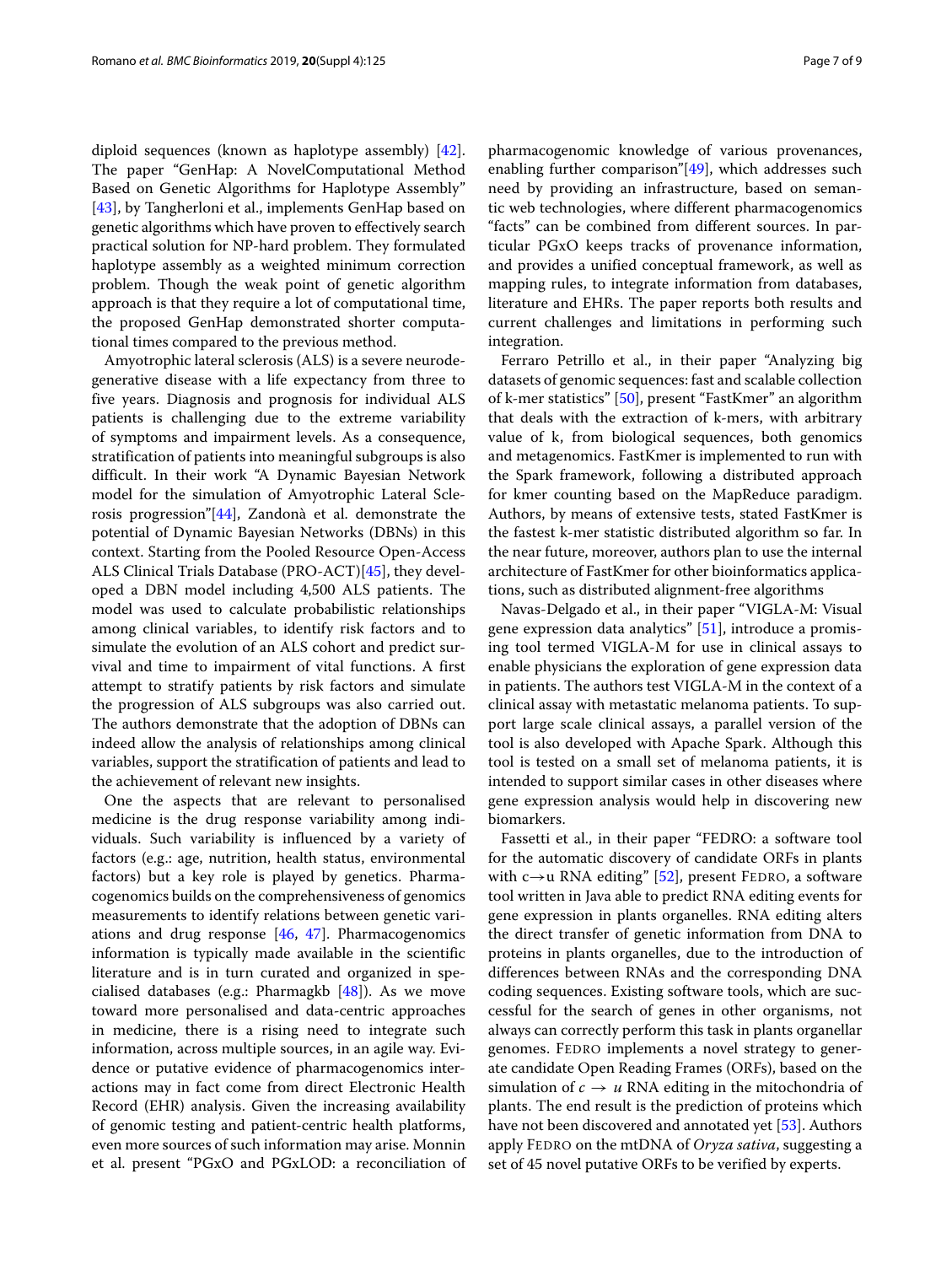#### **Abbreviations**

ACSN: Atlas of cancer signaling network; ALS: Amyotrophic lateral sclerosis; CNR: Consiglio nazionale delle ricerche; DBN: Dynamic Bayesian network; EHR: Electronic health record; FAIR: Findable, accessible, interoperable, reusable; GAS: Group A streptococcus; HPC: High performance computing; ICT: Information and communication technology; INB-ISCIII: Spanish national bioinformatics institute; NETTAB: Network tools and applications in biology; NGS: Next generation sequencing; ORF: Open reading frame; PGxO: Pharmacogenomics ontology; PRO-ACT: Pooled resource open-access ALS clinical trials database; TFBS: Transcription factor binding site

#### **Acknowledgements**

NETTAB 2017 was held under the patronage of the Italian Society of Bioinformatics (BITS), EMBnet: the Global Bioinformatics Network, the French Bioinformatics Society (SFBI), ELIXIR-IIB, the ELIXIR Italian node and infrastructure for bioinformatics, the Polish Bioinformatics Society (PTBI), the Rete Ligure Bioinformatica (ReLib), and the Municipality of Palermo, Italy. A fundamental support was also given by the Ospedale Policlinico San Martino of Genoa, and the CNR Institute for High Performance and Computing Networking (CNR-ICAR). The InterOmics CNR Flagship project, ELIXIR-IIB, and INdAM GNCS offered the tutorials held during the meeting. The supplement Editors are grateful to all the Associated editors and referees for their dedication and effort in peer reviewing the manuscripts.

#### **Funding**

Publication of this article has been funded by the organizers of the NETTAB 2017 meeting by the budget of the event.

#### **Availability of data and materials**

Not applicable.

#### **About this supplement**

This article has been published as part of BMC Bioinformatics Volume 20 Supplement 4, 2019: Methods, tools and platforms for Personalized Medicine in the Big Data Era (NETTAB 2017). The full contents of the supplement are available online at [https://bmcbioinformatics.biomedcentral.com/articles/](https://bmcbioinformatics.biomedcentral.com/articles/supplements/volume-20-supplement-4) [supplements/volume-20-supplement-4.](https://bmcbioinformatics.biomedcentral.com/articles/supplements/volume-20-supplement-4)

#### **Authors' contributions**

All authors discussed and agreed about the organisation of the paper. PR, and AU wrote the paragraphs related to the NETTAB Workshops and contributed to the description of the scope and rationale of the meeting. Each author wrote one or more presentations of published papers. All authors have read and approved the final manuscript.

#### **Ethics approval and consent to participate**

Not applicable.

#### **Consent for publication**

Not applicable.

#### **Competing interests**

The authors declare that they have no competing interests.

#### **Publisher's Note**

Springer Nature remains neutral with regard to jurisdictional claims in published maps and institutional affiliations.

#### **Author details**

<sup>1</sup> IRCCS Ospedale Policlinico San Martino, Largo Rosanna Benzi 10, I-16132 Genova, Italy. <sup>2</sup>European Institute of Oncology IRCCS, 20141 Milan, Italy. <sup>3</sup> Computational Systems Biology of Infection and Antimicrobial-Resistant Pathogens, Center for Bioinformatics Tübingen (ZBIT), 72074 Tübingen, Germany. 4Department of Computer Science, University of Tübingen, 72074 Tübingen, Germany. 5ICAR-CNR, Institute for high performance computing and networking, National Research Council of Italy, 90146 Palermo, Italy. 6Department of Computer Science, University of Verona, 37134 Verona, Italy. 7ITB-CNR, Institute of biomedical technologies, National Research Council of Italy, 20090 Segrate (MI), Italy. 8Department of Digital Health, SAIHST, Sungkyunkwan University, 03063 Seoul, South Korea. <sup>9</sup>Institutes of Physical Science and Information Technology, Anhui University, 230601 Hefei, China.

#### Published: 18 April 2019

#### **References**

- <span id="page-7-0"></span>1. NETTAB Workshops. Available from: [http://www.nettab.org/.](http://www.nettab.org/) Accessed 26 Feb 2019.
- <span id="page-7-1"></span>2. NETTAB 2017 Workshop. Available from: [http://www.igst.it/nettab/2017/.](http://www.igst.it/nettab/2017/) Accessed 26 Feb 2019.
- <span id="page-7-2"></span>3. Barabási AL, Oltvai ZN. Network biology: understanding the cell's functional organization. Nat Rev Genet. 2004;5:101. Available from: [https://doi.org/10.1038/nrg1272.](https://doi.org/10.1038/nrg1272)
- <span id="page-7-3"></span>4. Mast FD, Ratushny AV, Aitchison JD. Systems cell biology. J Cell Biol. 2014;206(6):695–706. Available from: [https://doi.org/10.1083/jcb.](https://doi.org/10.1083/jcb.201405027) [201405027.](https://doi.org/10.1083/jcb.201405027)
- <span id="page-7-4"></span>5. Sompairac N, Modamio J, Fleming RMT, Barillot E, Zinovyev A, Kuperstein I. Metabolic and signalling network map integration: application to cross-talk studies and omics data analysis in cancer. BMC Bioinformatics. [https://doi.org/10.1186/s12859-019-2682-z.](https://doi.org/10.1186/s12859-019-2682-z)
- <span id="page-7-5"></span>6. Kuperstein I, Bonnet E, Nguyen HA, Cohen D, Viara E, Grieco L, et al. Atlas of Cancer Signalling Network: a systems biology resource for integrative analysis of cancer data with Google Maps. Oncogenesis. 2015;4(7):e160. Available from: [https://doi.org/10.1038/oncsis.2015.19.](https://doi.org/10.1038/oncsis.2015.19)
- <span id="page-7-6"></span>7. Noronha A, Daníelsdóttir AD, Gawron P, Jóhannsson F, Jónsdóttir S, Jarlsson S, et al. ReconMap: an interactive visualization of human metabolism. Bioinformatics. 2017;33(4):605–7. Available from: [https://doi.](https://doi.org/10.1093/bioinformatics/btw667) [org/10.1093/bioinformatics/btw667.](https://doi.org/10.1093/bioinformatics/btw667)
- <span id="page-7-7"></span>Burgoon LD. The need for standards, not guidelines, in biological data reporting and sharing. Nat Biotechnol. 2006;24:1369. Available from: [https://doi.org/10.1038/nbt1106-1369.](https://doi.org/10.1038/nbt1106-1369)
- <span id="page-7-8"></span>9. Saito R, Smoot ME, Ono K, Ruscheinski J, Wang PL, Lotia S, et al. A travel guide to Cytoscape plugins. Nat Methods. 2012;9:1069. Available from: [https://doi.org/10.1038/nmeth.2212.](https://doi.org/10.1038/nmeth.2212)
- <span id="page-7-9"></span>10. Wilkinson MD, Dumontier M, Aalbersberg IJ, Appleton G, Axton M, Baak A, et al. The FAIR Guiding Principles for scientific data management and stewardship. Sci Data. 2016;3:160018. Available from: [https://doi.org/10.](https://doi.org/10.1038/sdata.2016.18) [1038/sdata.2016.18.](https://doi.org/10.1038/sdata.2016.18)
- <span id="page-7-10"></span>11. Kuperstein I, Cohen DP, Pook S, Viara E, Calzone L, Barillot E, et al. NaviCell: a web-based environment for navigation, curation and maintenance of large molecular interaction maps. BMC Syst Biol. 2013;7(1):100. Available from: [https://doi.org/10.1186/1752-0509-7-100.](https://doi.org/10.1186/1752-0509-7-100)
- <span id="page-7-11"></span>12. Perconti G, Rubino P, Contino F, Bivona S, Bertolazzi G, Tumminello M, et al. RIP-Chip analysis supports different roles for AGO2 and GW182 proteins in recruiting and processing microRNA targets. BMC Bioinformatics. [https://doi.org/10.1186/s12859-019-2683-y.](https://doi.org/10.1186/s12859-019-2683-y)
- <span id="page-7-12"></span>13. Zhou Q, Su X, Wang A, Xu J, Ning K. QC-Chain: fast and holistic quality control method for next-generation sequencing data. PloS ONE. 2013;8(4): e60234. Available from: [https://doi.org/10.1371/journal.pone.0060234.](https://doi.org/10.1371/journal.pone.0060234)
- <span id="page-7-13"></span>14. Sangiovannni M, Granata I, Shing Thind A, Guarracino M. From trash to treasure: detecting unexpected contamination in unmapped NGS data.
- <span id="page-7-14"></span>BMC Bioinformatics. [https://doi.org/10.1186/s12859-019-2684-x.](https://doi.org/10.1186/s12859-019-2684-x) 15. Kostic AD, Gevers D, Pedamallu CS, Michaud M, Duke F, Earl AM, et al. Genomic analysis identifies association of Fusobacterium with colorectal carcinoma. Genome Res. 2012;22(2):292–8. Available from: [http://www.](http://www.genome.org/cgi/doi/10.1101/gr.126573.111) [genome.org/cgi/doi/10.1101/gr.126573.111.](http://www.genome.org/cgi/doi/10.1101/gr.126573.111)
- 16. Lin Z, Puetter A, Coco J, Xu G, Strong MJ, Wang X, et al. Detection of Murine Leukemia Virus in the Epstein-Barr virus-positive human B-cell line JY using a computational RNA-seq based exogenous agent detection pipeline, PARSES. J Virol. 2012JVI–06717. Available from: [https://jvi.asm.](https://jvi.asm.org/content/86/6/2970) [org/content/86/6/2970.](https://jvi.asm.org/content/86/6/2970)
- <span id="page-7-15"></span>17. Strong MJ, O'Grady T, Lin Z, Xu G, Baddoo M, Parsons C, et al. Epstein-Barr virus and human herpesvirus 6 detection in a non-Hodgkin's diffuse large B-cell lymphoma cohort by using RNA sequencing. J Virol. 2013;87(23):13059–62. Available from: [https://jvi.asm.org/content/87/23/](https://jvi.asm.org/content/87/23/13059) [13059.](https://jvi.asm.org/content/87/23/13059)
- <span id="page-7-16"></span>18. Amadou A, Hainaut P, Romieu I. Role of Obesity in the Risk of Breast Cancer: Lessons from Anthropometry. J Oncol. 2013;2013:19. Available from: [http://doi.org/10.1155/2013/906495.](http://doi.org/10.1155/2013/906495)
- 19. Goodwin PJ. Obesity and Breast Cancer Outcomes: How Much Evidence Is Needed to Change Practice? J Clin Oncol. 2016;34(7):646–8. PMID: 26712225. Available from [https://doi.org/10.1200/JCO.2015.64.7503.](https://doi.org/10.1200/JCO.2015.64.7503)
- 20. De Pergola G, Silvestris F. Obesity as a Major Risk Factor for Cancer. J Obes. 2013;2013:11. Available from: [http://dx.doi.org/10.1155/2013/291546.](http://dx.doi.org/10.1155/2013/291546)
- <span id="page-7-17"></span>21. Chan DSM, Norat T. Obesity and Breast Cancer: Not Only a Risk Factor of the Disease. Curr Treat Options Oncol. 16(5):22. Available from: [https://](https://doi.org/10.1007/s11864-015-0341-9) [doi.org/10.1007/s11864-015-0341-9.](https://doi.org/10.1007/s11864-015-0341-9)
- <span id="page-7-18"></span>22. Granata I, Troiano E, Sangiovannni M, Guarracino M. Integration of transcriptomic data in a genome-scale metabolic model to investigate